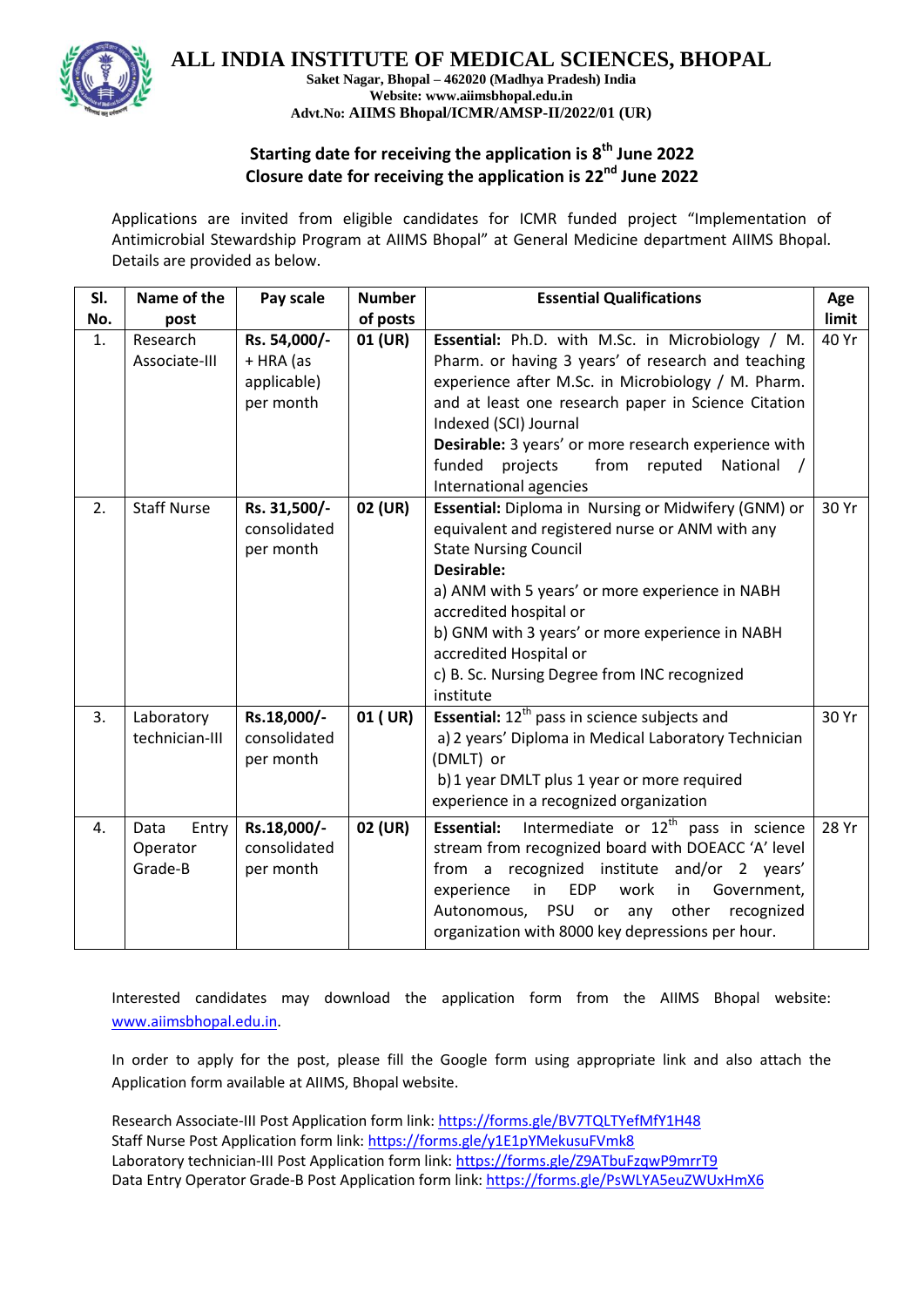

## **Note:**

- 1. Candidates to kindly ensure their eligibility for the given post as per the advertisement.
- 2. Applications without signatures and photograph will not be considered.
- 3. Attach the filled up Application form as scanned document in Google form as applicable for the post.
- 4. Incomplete applications or applications not in the prescribed format or received after due date will not be considered.
- 5. We will call only shortlisted candidates for written test and / or interview. The list of the final short listed candidates will be floated on the AIIMS Bhopal website by **30th June 2022.**
- 6. No TA/DA will be given for the same.
- 7. Hardcopy of application along with 01 photograph is a must to enter the examination hall. Selfattested photocopies of proof of date of birth (class  $10<sup>th</sup>$  certificate), eligibility qualification marksheets, degrees, experience certificate has to be submitted by shortlisted candidates while appearing for examination.
- 8. Age relaxation is admissible in respect of SC/ST/OBC candidates, Retrenched Govt. employees, Departmental candidates (including projects), and Ex-servicemen in accordance with the instructions issued by the Central Govt. from time to time. Age concession to the extent of service rendered in other research projects will also be admissible for experienced and skilled persons.
- 9. Any candidate found ineligible at any stage would not be allowed to proceed further for written test.
- 10. For any query in filling the Google form / Application form email to [icmraiimsbhopalamsp2018@gmail.com](mailto:icmraiimsbhopalamsp2018@gmail.com)
- 11. No enquires shall be entertained in this regard over the phone or after due date.
- 12. Tenure of the initial appointment on the advertised posts will be for 1 year. (It may be extended as per the availability of fund).

**Dr. Sagar Khadanga** PI of the Project Associate Professor Dept. of General Medicine AIIMS, Bhopal